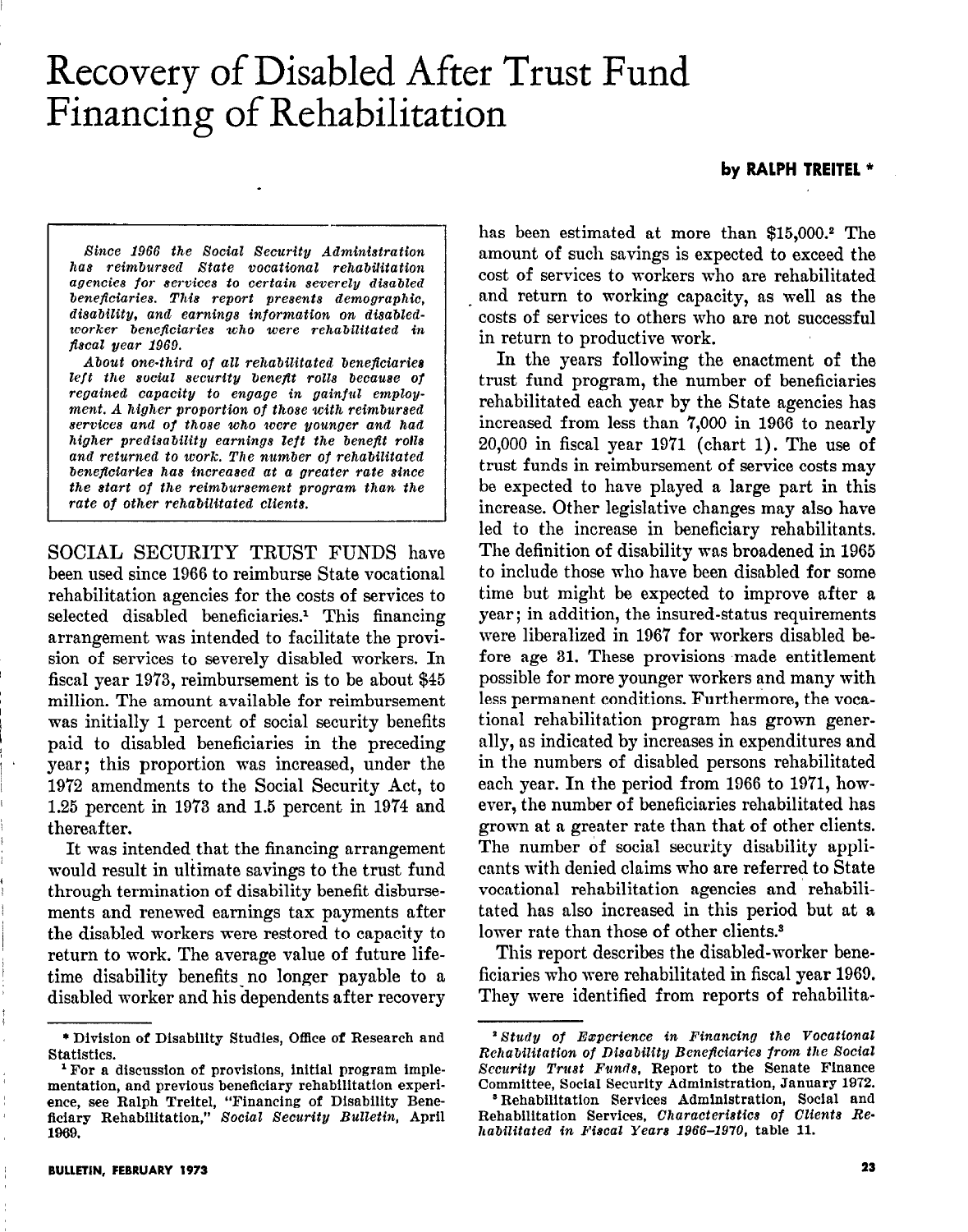Disability beneficiaries reported as rehabilitated: Number, as percent of all rehabilitated clients of State vocational rehabilitation agencies, fiscal years 1955-71'





<sup>1</sup> Data for beneficiary rehabilitants from Report to Senate Finance Committee 1955-65 data estimated.

tion closure by the State rehabilitation agencies. The demographic characteristics and benefit status at the end of December 1970 were obtained from social security benefit records. Information on employment and earnings after rehabilitation was obtained from the social security earnings record of covered, taxable earnings.

The term *rehabilitation* refers, therefore, to the administrative decision by the vocational rehabilitation agencies to conclude case services because the worker has attained a productive status planned under a program of services. The goal of such services may be the return to gainful employment or to homemaking or to sheltered work; under the trust fund program, the anticipated goal is gainful employment. Recovery refers to the social security administrative decision to terminate benefits because the worker has regained the ability to obtain employment income. This decision is based on evidence of medical improvement or performance of sustained work.<sup>4</sup>

A broad distinction between these operational definitions is that *rehabilitation* generally refers to return to work and closure may therefore occur

4For discussion of the concepts of disability and re-

<sup>&#</sup>x27;For discussion of the concepts of disability and rehabilitation, see Marvin Sussman (ed.), Sociology and Rehabilitiation, American Sociological Association, 1966. For further information on administrative definitions in the social security and vocational rehabilitation agency programs, see the Vocational Rehabilitation Counselors Handbook for SSA Disability Applicants, Rehabilitation Services Administration/Social Security Administration. June 1970 (revised).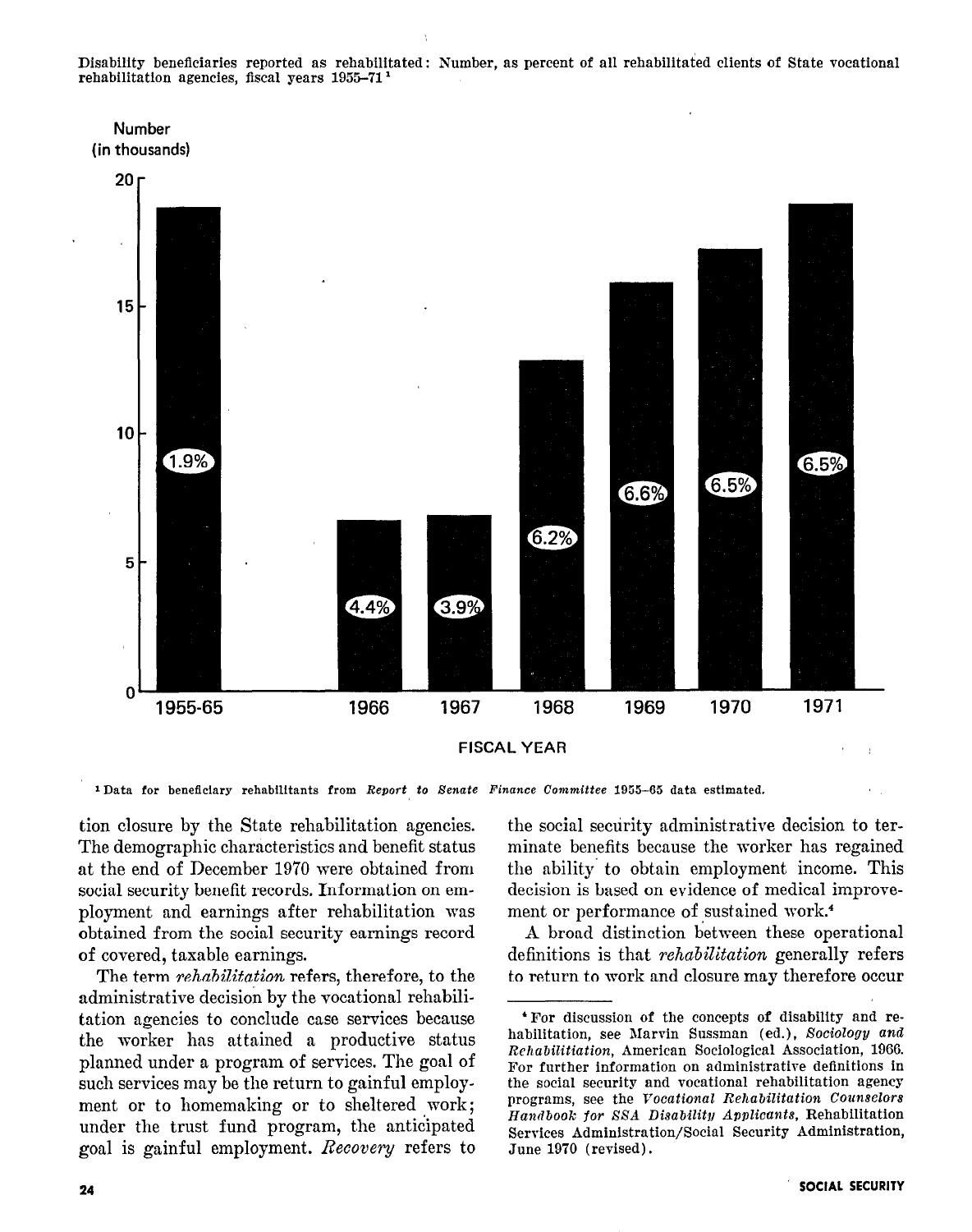a few weeks after reemployment, while recovery refers to capacity to carry on competitive work over an extended period of time. Social security benefits may often be continued without interruption for a year after return to work because of . the g-month trial work provisions and a transitional benefit period allowance after recovery. These provisions are intended to encourage beneficiaries with residual limitations to make attempts to return to work without fear of loss of income maintenance. When substantial medical improvement or medical restoration occurs, *rehabilitation* and recovery may occur at closer points in time. The extent to which the provision of rehabilitation services is instrumental in recovery cannot be readily measured; some who received services might have recovered or returned to work without services.

In fiscal year 1969, the State vocational rehabilitation agencies reported that of the 707,000 cases closed in that year, about 241,000 disabled persons were rehabilitated (table 1). About 10 percent of all closures and more than 6 percent of the rehabilitants mere social security beneficiaries. These rehabilitated beneficiaries-excluding those who were not identified as disabled-worker beneficiaries, such as older persons entitled to retirement benefits or those receiving dependents' benefits-make up the study population.

As the data on rehabilitation agency closures indicate, a smaller proportion of social security beneficiaries than of all other clients were accepted for services and rehabilitated. A somewhat greater proportion of beneficiaries whose services were reimbursed through the trust funds were rehabilitated than the proportion of beneficiaries provided services through regular financing arrangements.

Considerations that may help to explain the lower rehabilitation rate of beneficiaries include (1) the severity, duration, and insured-status requirements for social security eligibility, which may result in a referred beneficiary population that is older and more severely disabled than other clients accepted for services and (2) a formal social security screening procedure<sup>s</sup> in which all disability applicants are considered for referral to

TABLE 1.-Vocational rehabilitation agency closure status of social security disability beneficiaries in fiscal year 1969 1

|                                                                                                          |                                       | Percentage distribution          |                              |                                                                                           |                                             |  |
|----------------------------------------------------------------------------------------------------------|---------------------------------------|----------------------------------|------------------------------|-------------------------------------------------------------------------------------------|---------------------------------------------|--|
| Vocational rehabilitation<br>agency clients                                                              | Number                                | Total                            | Reha-<br>bili-<br>tated      | Not re-<br>habili-<br>tated<br>after<br> services <br>or ex-<br>tended<br>evalu-<br>ation | Not<br>$ac-$<br>cepted<br>after<br>referral |  |
| Total                                                                                                    | 707,478                               | 100.0                            | 34.1                         | 12.2                                                                                      | 53.6                                        |  |
| Disability beneficiaries.<br>Services with trust funds<br>Services without trust funds.<br>Other clients | 72,989<br>33,280<br>39,709<br>634,489 | 100.3<br>100.0<br>100.0<br>100.0 | 21.2<br>21.0<br>18.7<br>35.6 | 12.6<br>14.8<br>10.8<br>12.2                                                              | 66.2<br>61.2<br>70.5<br>52.2                |  |
| Percent of total vocational<br>rehabilitation clients who<br>were beneficiaries                          |                                       | 10.3                             | 6.4                          | 10.6                                                                                      | 12.7                                        |  |

<sup>1</sup> Information based on R-200 reports of the Rehabilitation Services Administration, December 15, 1970. Classifications based on vocational relationships habilitation agency closure definitions. Cases in active service o

the rehabilitation agencies. Other referral sources, such as health care agencies, may be more selective in terms of the disabled person's expressed interest in services, severity of the condition, recency of medical evidence, and particular rehabilitation needs. Data in the following tables on demographic' characteristics help to explain why a greater proportion of referred beneficiaries with reimbursed services were rehabilitated.

# Selection for Social Security Reimbursement

The costs of services to nearly half of the 13,450 disabled workers rehabilitated in fiscal year 1969 were reimbursed in part or full by social security trust funds (table 2).

The program is intended to provide reimbursement for services only to disabled beneficiaries with substantial vocational potential.<sup>6</sup> According to selection criteria, the vocational rehabilitation agencies may request reimbursement only for services to disabled beneficiaries who could be expected to return to sustained, competitive employment and only to those who require vocational rehabilitation services in order to perform such work. Services should continue to be provided under the regular financing arrangements to those beneficiaries (1) who could not expect

<sup>&#</sup>x27; Ralph Treitel, Identifying Disabled Workers Who Nag Return to Work, forthcoming Research and Statisties Note, Office of Research and Statistics, Social Security Administration, 1973.

<sup>&</sup>lt;sup>6</sup> Vocational Rehabilitation Counselors Handbook for SSA Disability Applicants, section 700, op. cit.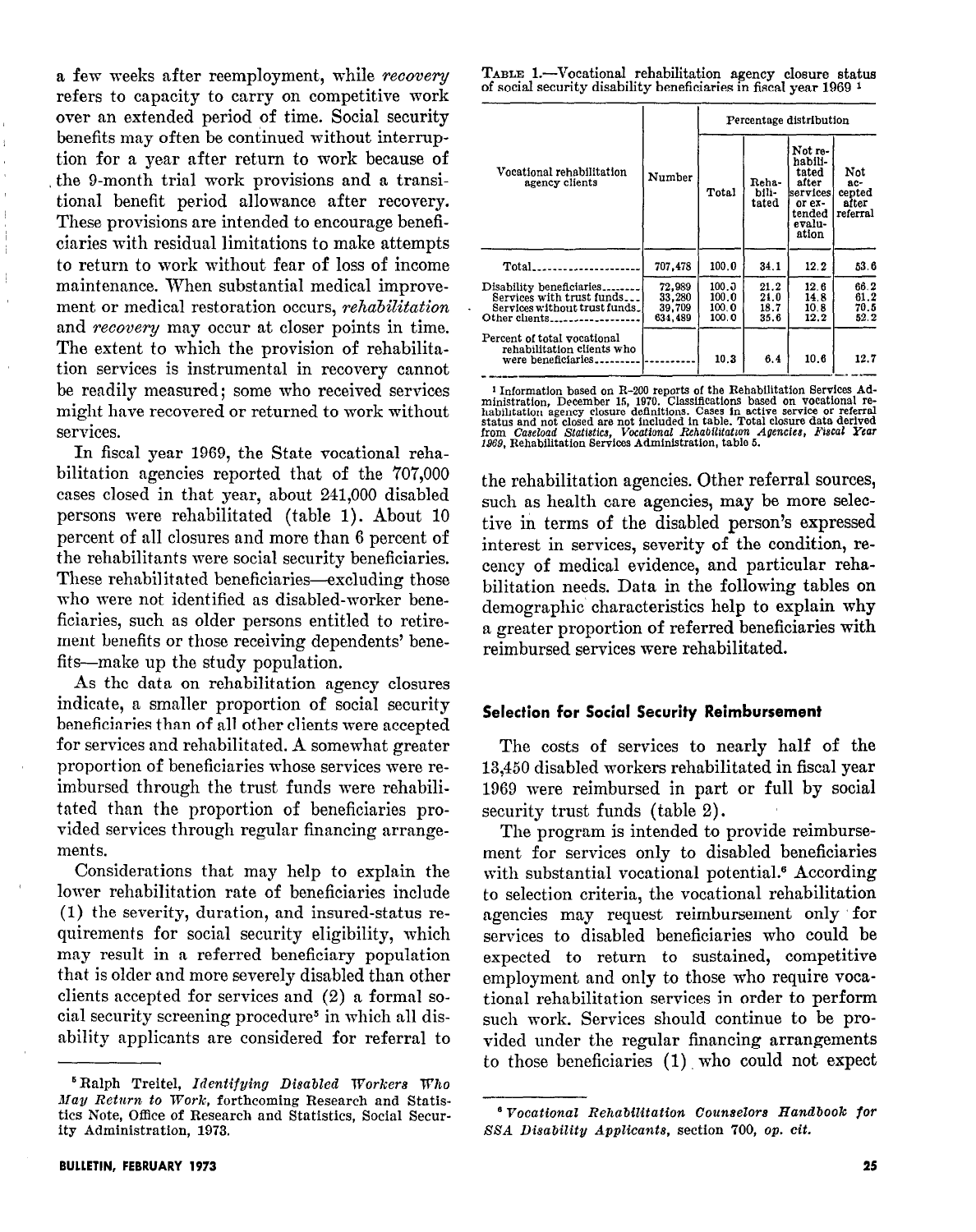TABLE 2.-Disabled-worker beneficiaries rehabilitated in fiscal year 1969: Selected characteristics, by status under the trust fund program involving reimbursement for services provided by State vocational rehabilitation agencies

|                                                                                                                                                                                                                                                                                                                                                                                                          |                                                                                                                                                                                                                                     | Percentage distribution                                                                                                                                                                                                                         |                                                                                                                                                                                                                      |                                                                                                                                                                                                                      |
|----------------------------------------------------------------------------------------------------------------------------------------------------------------------------------------------------------------------------------------------------------------------------------------------------------------------------------------------------------------------------------------------------------|-------------------------------------------------------------------------------------------------------------------------------------------------------------------------------------------------------------------------------------|-------------------------------------------------------------------------------------------------------------------------------------------------------------------------------------------------------------------------------------------------|----------------------------------------------------------------------------------------------------------------------------------------------------------------------------------------------------------------------|----------------------------------------------------------------------------------------------------------------------------------------------------------------------------------------------------------------------|
| Demographic and benefit<br>characteristics                                                                                                                                                                                                                                                                                                                                                               | Number                                                                                                                                                                                                                              | Total                                                                                                                                                                                                                                           | Reim-<br>bursed                                                                                                                                                                                                      | Not<br>reim-<br>bursed                                                                                                                                                                                               |
| $Total$ <sub>------------------------</sub>                                                                                                                                                                                                                                                                                                                                                              | 13.450                                                                                                                                                                                                                              | 100.0                                                                                                                                                                                                                                           | 46.1                                                                                                                                                                                                                 | 53.9                                                                                                                                                                                                                 |
| Sex:<br>Male<br>Female<br>Age in 1969:<br>Under age 50<br>Age 50 and over<br>1 or 2<br>3 or 4<br>5 or more<br>Region: <sup>2</sup><br>New England<br>Middle Atlantic<br>South Atlantic<br>East South Central<br>East North Central<br>West North Central<br>West South Central<br>Mountain<br>Pacific<br>Other<br>Entitlement date:<br>1970<br>1968<br>1966<br>Before 1965<br>Unknown<br>Total benefits: | 10,487<br>2.963<br>6,853<br>6,522<br>6.575<br>6,395<br>3.880<br>2,145<br>1,030<br>439<br>2,099<br>1.279<br>2,574<br>2,587<br>1,078<br>1,531<br>377<br>1.427<br>59<br>345<br>590<br>1,826<br>2.922<br>2,451<br>1.718<br>3,263<br>135 | 100.0<br>100.0<br>100.0<br>100.0<br>100.0<br>100.0<br>100.0<br>100.0<br>100.0<br>100.0<br>100. በ<br>100 0<br>100 O<br>100.0<br>100.0<br>100.0<br>100.0<br>100.0<br>100.0<br>100.0<br>100.0<br>100.0<br>100.0<br>100.0<br>1000<br>100.0<br>100.0 | 47.9<br>39.4<br>53.9<br>38.0<br>30.7<br>41.1<br>49.6<br>51.7<br>51.8<br>31.7<br>43.0<br>44.3<br>28.3<br>41.8<br>56.5<br>42.6<br>49.1<br>73 7<br>33 9<br>38.2<br>36.8<br>39.9<br>49.2<br>51.5<br>50.6<br>44 0<br>25.2 | 52.1<br>60.6<br>46.1<br>62.0<br>69.3<br>58.9<br>50.4<br>48.3<br>48.2<br>68.3<br>57.0<br>55.7<br>61.7<br>58.2<br>43.5<br>57.4<br>50.9<br>26.3<br>66.1<br>61.8<br>63.2<br>60.1<br>50.8<br>48.5<br>49.4<br>56.0<br>74.8 |
| Under \$100 *<br>100-149<br>150-199<br>200-249<br>250 or more<br>Primary insurance amount:                                                                                                                                                                                                                                                                                                               | 2,777<br>4,314<br>2,459<br>1.141<br>2.759                                                                                                                                                                                           | 100.0<br>100.0<br>100.0<br>100 0<br>100.0                                                                                                                                                                                                       | 36 9<br>439<br>48 1<br>49.7<br>55.3                                                                                                                                                                                  | 63.1<br>56.1<br>51.9<br>50.3<br>44. 7                                                                                                                                                                                |
| Under \$80<br>80-99<br>100-119<br>120-139<br>140-169<br>170 or more<br>Unknown 4                                                                                                                                                                                                                                                                                                                         | 995<br>1.142<br>2,229<br>$\frac{2,020}{3,243}$<br>3.117<br>704                                                                                                                                                                      | 100 0<br>100 0<br>100.0<br>100.0<br>100.0<br>100.0<br>100.0                                                                                                                                                                                     | 30.8<br>39.5<br>41.9<br>43.9<br>49.6<br>58.2<br>27.3                                                                                                                                                                 | 69.2<br>60.5<br>58.1<br>56 1<br>50.4<br>41.8<br>72 7                                                                                                                                                                 |

1 Entitled to social security benefits as dependent spouses or children of

worker.<br>State of residence grouped by rehabilitation agency region, I-IX, respected as

tively. \* Includes some whose family beneflt amount wss unavailable. 4 The PIA of many terminated beneficiaries are removed fmm benefit records at the time of benefit conversions.

to engage in competitive work but who could be helped in improving their ability to take care of them&Ives or do housework or work under sheltered conditions and (2) who could be expected to return to competitive working capacity without services-those, for example, who are involved in medical recovery but who'could benefit from resources of the rehabilitation agencies in facilitating such recovery. Data are not available on the characteristics of referred beneficiaries who were not rehabilitated. A comparison of the characteristics of the rehabilitated beneficiaries, however, indicates what factors affected the selection of beneficiaries for trust fund reimbursement.

Among all beneficiaries who subsequently became rehabilitated, relatively more men than women, more of the younger group, and more of those with dependents were selected for reimbursement.

A far greater proportion of cases in the Pacific region were selected for reimbursement than of those in other regions. The California agencies designated nearly all beneficiaries accepted for services as trust fund cases eligible for reimbursement.

The proportion selected for reimbursement was greater among workers with higher family benefits and higher individual benefits (according to primary insurance amount). As the differences in benefits are based on differences in predisability earnings, this finding suggests that disabled workers with skilled and white-collar employment were considered more likely candidates for return to competitive employment.

# Recovery After Rehabilitation

Among the group of disabled workers rehabilitated in fiscal year 1969 under the trust fund financing program, more than 2 out of 5 had disability benefits terminated for recovery within the following year and a half (table  $3$ ).<sup>7</sup> A few died or reached age 65. About half remained in disabled-worker beneficiary status. Of those who recovered, about 1 in 10 became reentitled to disability benefits by the end of 1970.

Data on beneficiary status at a point in time beyond December 1970 might reflect more recoveries among rehabilitants with sustained work attempts and recoveries, as some of them might not, have completed trial work attempts within 1 or 2 years of rehabilitation closure. For others who were rehabilitated but whose benefits were not terminated, the rehabilitation may have been to the point that they were able to do limited self-employment work or housework, yet they did not return to the level of competitive employment required for benefit termination. Many may have returned to gainful employment but may not have been able to continue in it over an extended period of time.

<sup>7</sup> Similar findings were seen in the study of beneficiaries rehabilitated in fiscal year 1968 (Report to Finance Committee, op. cit.).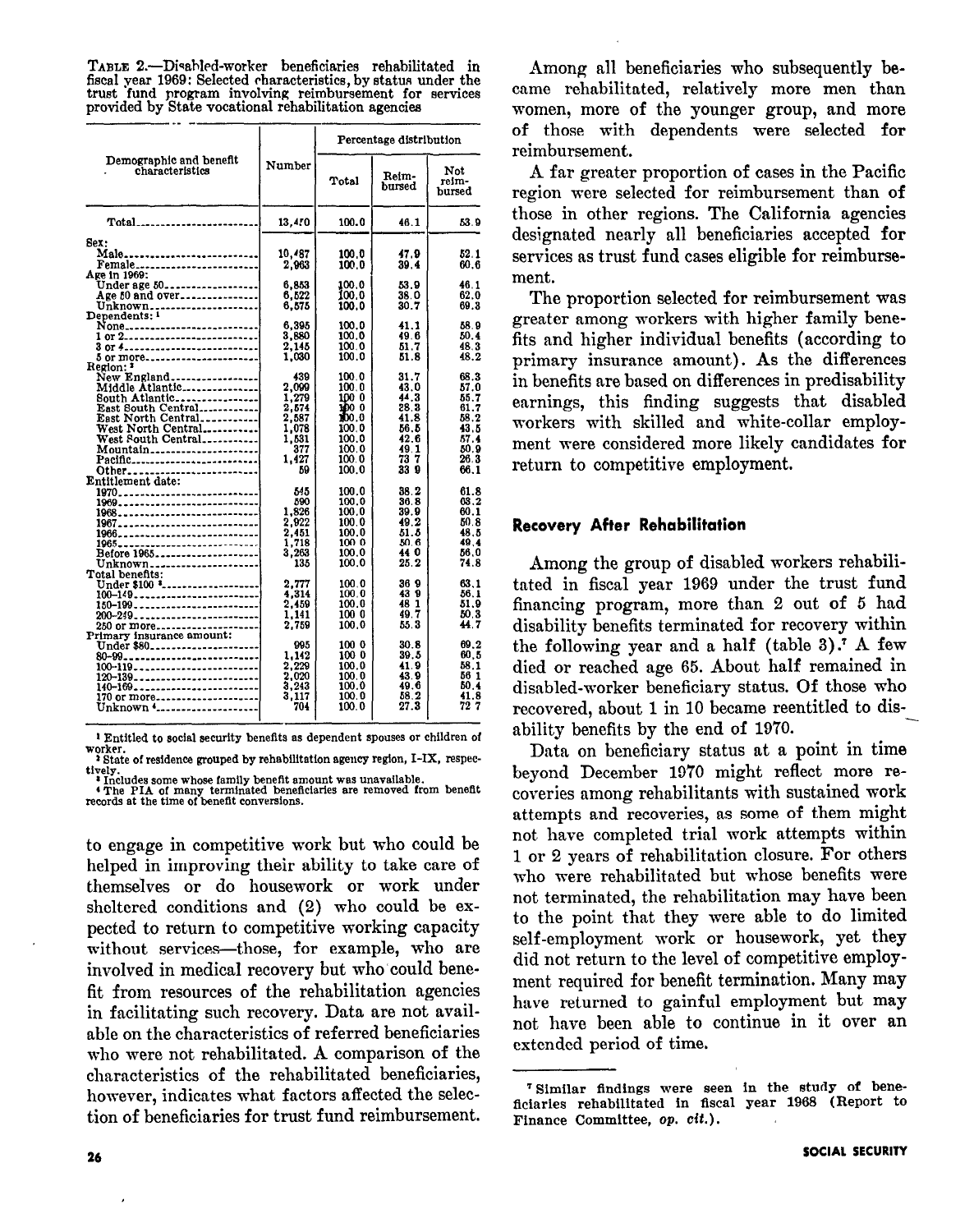| TABLE 3.-Disabled-worker beneficiaries rehabilitated in                       |  |  |
|-------------------------------------------------------------------------------|--|--|
| fiscal year 1969: Recovery and other benefit termination                      |  |  |
| experienace, by trust fund status and social charcteristics,<br>December 1970 |  |  |
|                                                                               |  |  |

|                                                                                                                                                                                        |                                                                    |                                                                               |                                                                     |                                                              | Percentage distribution                                                                                                  |                   |                                                                               |                                                                            |
|----------------------------------------------------------------------------------------------------------------------------------------------------------------------------------------|--------------------------------------------------------------------|-------------------------------------------------------------------------------|---------------------------------------------------------------------|--------------------------------------------------------------|--------------------------------------------------------------------------------------------------------------------------|-------------------|-------------------------------------------------------------------------------|----------------------------------------------------------------------------|
|                                                                                                                                                                                        |                                                                    |                                                                               |                                                                     | Recovery <sup>1</sup>                                        |                                                                                                                          |                   |                                                                               |                                                                            |
| Social<br>characteristics                                                                                                                                                              | Num-<br>ber                                                        | Total                                                                         | ۰<br>Total                                                          | Con-<br>tin-<br>uing<br>in<br>re-<br>COV-<br>ery             | Re-<br>turn<br>to<br>disa-<br>bility                                                                                     | Age<br>65         | Death                                                                         | Con-<br>tin-<br>uing<br>disa-<br>bility                                    |
| Total                                                                                                                                                                                  | 13,450                                                             | 100 0                                                                         | 34.0                                                                | 30.6                                                         | 3.4                                                                                                                      | 1.8               | 3.1                                                                           | 61.1                                                                       |
| Reimbursed.<br>$total$                                                                                                                                                                 | 6,194                                                              | 100 0                                                                         | 44.7                                                                | 40.9                                                         | 38                                                                                                                       | 1.1               | 2.5                                                                           | 51.6                                                                       |
| Sex:<br>Men______________<br>$W$ omen<br>Age in 1969:                                                                                                                                  | 5,027<br>1,167                                                     | 100 0<br>100.0                                                                | 46.8<br>35.4                                                        | 43.0<br>31.5                                                 | 3.8<br>3.9                                                                                                               | 1.2<br>. 9        | 2.7<br>1.6                                                                    | 49.2<br>62.0                                                               |
| Under 30<br>30-34<br>35–39 <sub>–––––</sub> ––––––––<br>40-44<br>45-49 <sub>------</sub> ---------<br>50-54_____________<br>55-59 <sub>--------</sub> ------<br>60 and over<br>Unknown | 421<br>590<br>777<br>929<br>975<br>989<br>847<br>643<br>23         | 100.0<br>100 0<br>100.0<br>100 0<br>100.0<br>100.0<br>100.0<br>100.0<br>100.0 | 60.1<br>60.5<br>58.6<br>54.4<br>46.0<br>38.4<br>31.4<br>15.7<br>8.7 | 58.0<br>57.3<br>53.5<br>49.9<br>41.0<br>35.2<br>27.9<br>13.4 | $\frac{2}{3}$ .<br>5.1<br>4.5<br>$\begin{smallmatrix} 5 & 0 \\ 3 & 2 \end{smallmatrix}$<br>$3.\overline{5}$<br>23<br>8.7 | 10 9              | $\cdot$ <sub>7</sub><br>1.0<br>1.2<br>1.6<br>1.7<br>3.0<br>5.9<br>3.4<br>13.0 | 39.2<br>38.5<br>$\frac{40}{43}$ , 9<br>52 2<br>58 5<br>627<br>70 0<br>78.3 |
| Race:<br>White<br>Negro <sub>-------------</sub><br>Other                                                                                                                              | 5.308<br>840<br>46                                                 | 100.0<br>100.0<br>100.0                                                       | 44.9<br>42.9<br>47.9                                                | 41.2<br>38.1<br>45.7                                         | 3.7<br>4.8<br>2.2                                                                                                        | 1.2<br>.8         | 2.5<br>$\frac{2}{2}$ .                                                        | 51.4<br>53.9<br>50.0                                                       |
| Not reim-<br>bursed total.                                                                                                                                                             | 7.256                                                              | 100.0                                                                         | 24.9                                                                | 21.8                                                         | 3.1                                                                                                                      | 2.4               | $-3.6$                                                                        | 69.1                                                                       |
| Sex:<br><b>Men______________</b><br>Women<br>Age in 1969:                                                                                                                              | 5,460<br>1,796                                                     | 100.0<br>100.0                                                                | 27.2<br>17.9                                                        | 24.0<br>15.1                                                 | 32<br>28                                                                                                                 | 2.5<br>2.2        | 39<br>26                                                                      | 66.4<br>77.2                                                               |
| Under 30<br>$30 - 34$<br>35-39 <sub>----</sub> -----------<br>40-44______________<br>45-49<br>50–54<br>55-59<br>60 and over<br>Unknown <sub>-----</sub> ----<br>Race:                  | 353<br>432<br>556<br>813<br>1,007<br>1,098<br>1,239<br>1,706<br>52 | 100.0<br>100.0<br>100.0<br>100.0<br>100.0<br>100.0<br>100.0<br>100.0<br>100.0 | 41.9<br>42.8<br>44.8<br>38.2<br>33.7<br>23 4<br>16.1<br>6.5<br>9.6  | 39.4<br>39.8<br>39.4<br>34 3<br>29.6<br>20.2<br>13.7<br>4.9  | 2.5<br>3.0<br>54<br>3.9<br>4.1<br>3.2<br>2.4<br>1.6<br>9.6                                                               | 10.3              | 2,0<br>.7<br>. 7<br>1.4<br>2.4<br>4.4<br>4.8<br>5.7<br>13.5                   | 56.1<br>56.5<br>54.5<br>60.4<br>61.0<br>72.2<br>79.0<br>77.5<br>76.9       |
| White <sub>-----------</sub><br>Negro<br>Other                                                                                                                                         | 5,953<br>1,223<br>80                                               | 100.0<br>100.0<br>100.0                                                       | 24.5<br>25.2<br>38.8                                                | 21.4<br>22.6<br>37.5                                         | 3.1<br>26<br>1.3                                                                                                         | 2.5<br>2.4<br>1.3 | 3.7<br>3,4<br>2.5                                                             | 69.3<br>69.1<br>57.5                                                       |

1 Recovery refers to OASDI benefit termination for medical improvement or return to sustained employment.

A much smaller proportion recovered among beneficiaries not selected for reimbursement. Only about 1 out of 4 had OASDI benefits terminated for recovery, and nearly 3 out of 4 remained disability beneficiaries a year and a half after vocational rehabilitation.

#### Social and Demographic Characteristics

Of those rehabilitated under the trust fund program, about 80 percent were men and about '70 percent were under age 55 (table 3). Of all workers with disability allowances in 1967, 75 percent were men but less than half were under age 55. Those rehabilitated, as might be expected,

were the younger beneficiaries. The worker's prospects of returning to sustained, competitive employment after disability decline with age. Reduced functional capacity due to physical degeneration and progressive disease conditions is associated with older age, and fewer work opportunities are available to older workers. When subsequent benefit experience is examined in terms of social characteristics, a far higher recovery rate among the younger workers is apparent, with more than 50 percent recovered among those under age 40 and less than 40 percent recovered among those aged 50 and over. A somewhat higher beneficiary termination rate because of recovery is seen for men than for women, but little difference is apparent by race. For the rehabilitants not under the trust fund program, the experience by age and sex was the same.

A larger proportion of beneficiaries left the social security rolls after rehabilitation under the trust fund program among workers residing in the Pacific and Southern States than among the workers who reside in other areas (table 4). A larger proportion of those in the Pacific and Mountain States left the rolls among rehabilitants not under the trust fund program. Beneficiaries rehabilitated in California had a higher recovery and termination rate than rehabilitants in other States. Presumably, the method of selection for services and the availability of employment are important factors to consider in determining the reasons for these regional differences.

The difference in recovery rates between trustfund and non-trust-fund designates is greatest for those rehabilitated in the South. This finding may indicate that potential return to competitive employment is taken into greater consideration in the selection of cases for reimbursement in that area. Little difference in the benefit termination rate is apparent for rehabilitated beneficiaries in the Mountain States according to selection for reimbursement of the cost of services.

## Family and Benefit Characteristics

A greater proportion of benefit terminations because of recovery occurred among those with a spouse or several dependents: 48-53 percent recovered among those with reimbursed services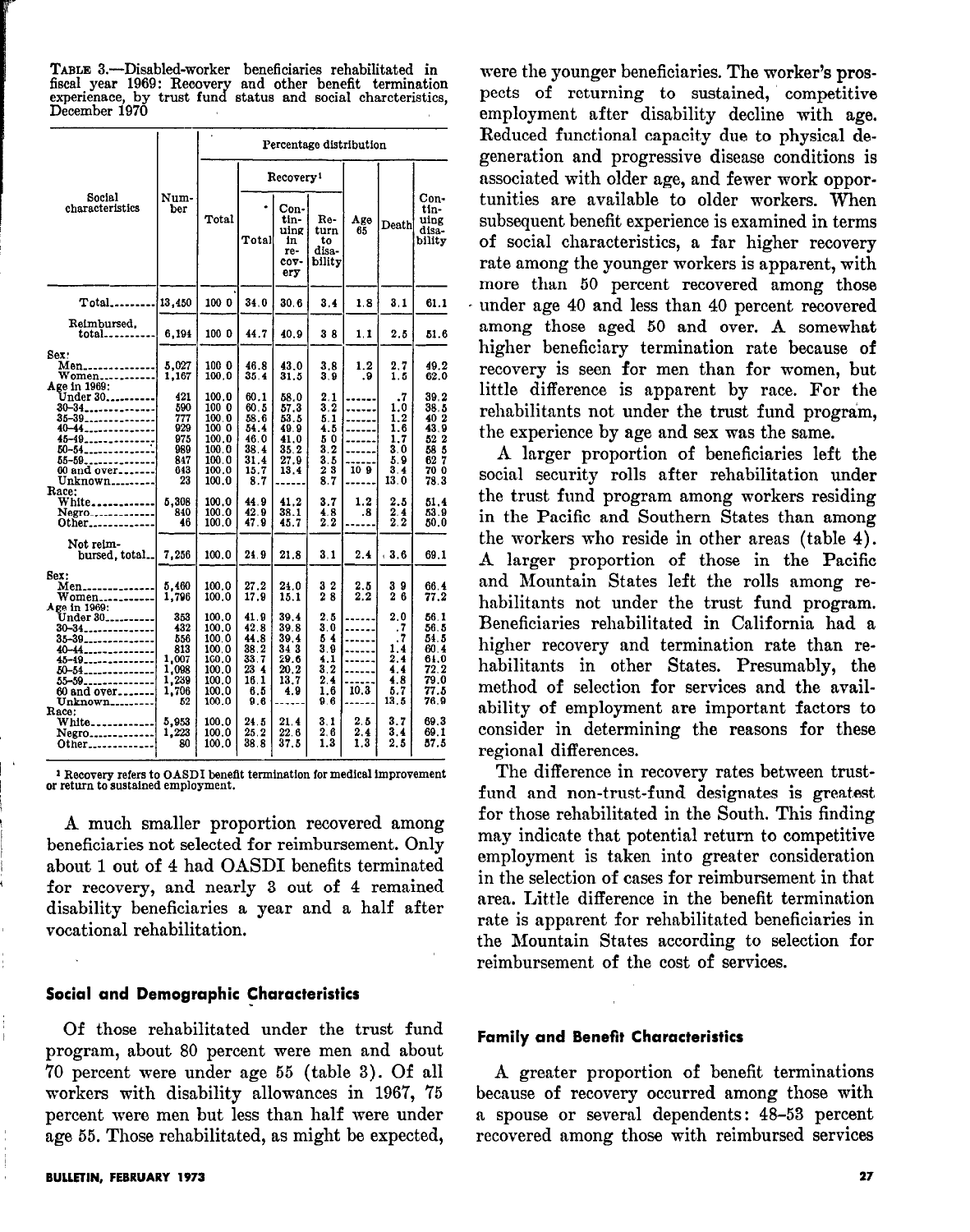TABLE 4.-Disabled-worker beneficiaries rehabilitated in fiscal year 1969: Recovery and other benefit termination experience, by trust fund status, region, and State, December 1970

|                                                                                |                                  | Percentage distribution                   |                                    |                                                  |                                      |                              |                               |                                         |
|--------------------------------------------------------------------------------|----------------------------------|-------------------------------------------|------------------------------------|--------------------------------------------------|--------------------------------------|------------------------------|-------------------------------|-----------------------------------------|
| Region and State<br>of residence <sup>1</sup>                                  |                                  |                                           |                                    | Recovery?                                        |                                      |                              |                               |                                         |
|                                                                                | Num-<br>ber                      | Total                                     | Totall                             | Con-<br>tin-<br>uing<br>in<br>re-<br>cov-<br>ery | Re-<br>turn<br>to<br>disa-<br>bility | Age<br>65                    | Death                         | Con-<br>tin-<br>uing<br>disa-<br>bility |
| $Total$                                                                        | 13.450                           | 100 0                                     | 34.0                               | 306                                              | $3\,4$                               | 1.8                          | 3.1                           | 61.1                                    |
| Reimbursed,<br>$total$                                                         | 6,194                            | 100.0                                     | 447                                | 409                                              | 38                                   | 1.1                          | $2\,5$                        | 51.6                                    |
| Region:<br>New England.<br>Middle Atlantic<br>South Atlantic<br>East South     | 139<br>902<br>567                | 100.0<br>100 0<br>100.0                   | 403<br>38 1<br>46.0                | 36.7<br>35.4<br>43.9                             | 36<br>$\frac{2}{2}$ , $\frac{7}{1}$  | 2.9<br>$1.2\,$<br>1.1        | 2,2<br>33<br>2.1              | 54.7<br>57.4<br>50.8                    |
| Central<br>East North                                                          | 987                              | 100 0                                     | 51.3                               | 47.2                                             | 4.1                                  | .4                           | 1.8                           | 46.5                                    |
| $Central$ <sub>--------</sub><br>West North                                    | 1,082                            | 100.0                                     | 41 1                               | 36.5                                             | 46                                   | 2.0                          | 31                            | 53.7                                    |
| Central<br>West South<br>Central<br>Mountain<br>Pacific____________<br>. Other | 609<br>652<br>185<br>1,051<br>20 | 100.0<br>100.0<br>100.0<br>100.0<br>100 0 | 38 6<br>396<br>44 9<br>54 9<br>300 | 34.0<br>36 8<br>39 5<br>50.1<br>25.0             | 4.6<br>28<br>5.4<br>48<br>50         | 1.6<br>1.4<br>$\cdot$        | 2.5<br>2.5<br>49<br>1.7       | 57.3<br>56.6<br>50.3<br>43.0<br>70.0    |
| Not reim-<br>bursed. total                                                     | 7.256                            | 100.0                                     | 249                                | 21.8                                             | 3.1                                  | 2.4                          | 3.6                           | 69.1                                    |
| Region:<br>New England.<br>Middle Atlantic<br>South Atlantic<br>East South     | 300<br>1,197<br>712              | 100 0<br>100 0<br>100.0                   | 28 4<br>23 0<br>21 1               | 25.7<br>20 <sub>2</sub><br>18.0                  | 2.7<br>2.8<br>$3\overline{1}$        | 2.7<br>4.3<br>2.9            | 3.0<br>42<br>$3.\overline{4}$ | 66.0<br>68.6<br>72.6                    |
| Central<br>East North                                                          | 1,587                            | 100 0                                     | 25.5                               | 227                                              | 2.8                                  | 1.1                          | 3.0                           | 70.3                                    |
| Central_<br>West North                                                         | 1,505                            | 100 0                                     | 20.9                               | 183                                              | 2.6                                  | 1.9                          | 4.7                           | 72.5                                    |
| $Central$ <sub>--------</sub><br>West South<br>Central<br>Mountain             | 469<br>879<br>192                | 100. G<br>100.0<br>100.0                  | 25.6<br>24.2<br>41.2               | 22.6<br>20.0<br>37.0                             | 3.0<br>4.2<br>4.2                    | 2.1<br>3 <sub>5</sub><br>2.1 | 2.3<br>3.3<br>2.6             | 69.9<br>68.9<br>54.2                    |
| Pacific<br>Other                                                               | 376<br>39                        | 100.0<br>100.0                            | 41.5<br>15.4                       | 37.8<br>10.3                                     | 3.7<br>5.1                           | 1.3                          | 3.5<br>5.1                    | 53.7<br>79.5                            |

<sup>1</sup> State of residence grouped by rehabilitation agency region, I-IX, respec-

tively.<br>
<sup>3</sup> its covery refers to OASDI benefit termination for medical improvement<br>
or return to sustained employment.

who had two or more dependents in contrast to less than 40 percent of those with one or none (table 5). The same relationship between the rates for termination after recovery and family size was indicated for those whose service costs were not reimbursed by the social security trust funds.

A large proportion of these beneficiaries were entitled to social security benefits before the provisions of the trust fund program went into effect. More than one-third were entitled before 1966. Under the initial implementation of the program. beneficiaries already accepted and receiving services from vocational rehabilitation agencies could be selected for reimbursement for further services.

A lower recovery rate is apparent for those with dates of social security entitlement furthest in the past. The longer the period of disability, the more difficult the return to sustained employment may be. A higher relapse rate is shown for the most recently entitled. The information obtained for this study reflects, however, only the latest date of entitlement; many in the small group with entitlement in 1969 and 1970 may have had previous periods of disability entitlement.

More than 50 percent of the rehabilitants in the trust fund program and 40 percent of those with rehabilitation services through the regular financing procedures had a primary insurance benefit of \$140 or more, compared with about 30 percent of all disabled workers awarded benefits in 1969. Thus, the beneficiaries who received services and became rehabilitated had a higher

TABLE 5.-Disabled-worker beneficiaries rehabilitated in fiscal year 1969: Recovery and other benefit termination<br>experience, by trust fund status and family and benefit characteristics, December 1970

|                                                                                                                                                                                                                      |                                                                       | Percentage distribution                                                                |                                                                              |                                                                              |                                                                                           |                                                          |                                                                     |                                                                              |
|----------------------------------------------------------------------------------------------------------------------------------------------------------------------------------------------------------------------|-----------------------------------------------------------------------|----------------------------------------------------------------------------------------|------------------------------------------------------------------------------|------------------------------------------------------------------------------|-------------------------------------------------------------------------------------------|----------------------------------------------------------|---------------------------------------------------------------------|------------------------------------------------------------------------------|
| Family and benefit<br>characteristics                                                                                                                                                                                |                                                                       |                                                                                        |                                                                              | Recovery <sup>1</sup>                                                        |                                                                                           |                                                          |                                                                     |                                                                              |
|                                                                                                                                                                                                                      | Num-<br>ber                                                           | Total                                                                                  | Total                                                                        | Con-<br>tin-<br>uing<br>1n<br>re-<br>COV-<br>ery                             | Re-<br>turn<br>to<br>disa-<br>bility                                                      | Age<br>65                                                | Death                                                               | Con-<br>tin-<br>uing<br>disa-<br>bility                                      |
| $Total$                                                                                                                                                                                                              | 13,450                                                                | 100.0                                                                                  | 34.0                                                                         | 30.6                                                                         | 3.4                                                                                       | 1.8                                                      | 3.1                                                                 | 61,1                                                                         |
| Reimbursed,<br>total <sub>---------</sub>                                                                                                                                                                            | 6,194                                                                 | 100 0                                                                                  | 44.7                                                                         | 40.9                                                                         | 3.8                                                                                       | 1.1                                                      | 2.5                                                                 | 51.6                                                                         |
| <b>Entitled spouse:</b><br>Spouse <sub>------------</sub><br>No spouse                                                                                                                                               | 2,643<br>3,551                                                        | 100.0<br>100.0                                                                         | 50.6<br>40.2                                                                 | 46.6<br>36.5                                                                 | 4.0<br>3.7                                                                                | 1.0<br>1.2                                               | $\frac{2.2}{2.7}$                                                   | 46.1<br>55.9                                                                 |
| None_____________<br>1<br>2.<br>3.<br>4.<br>5 or more <sub>--------</sub>                                                                                                                                            | 2,628<br>1,011<br>913<br>685<br>423<br>534                            | 100 0<br>1000<br>100 0<br>100 0<br>100 0<br>100 0                                      | 38.6<br>44.7<br>48.3<br>52.1<br>51.3<br>53.5                                 | 35.0<br>40.2<br>44.8<br>48.9<br>47.5<br>483                                  | 3.6<br>4.5<br>35<br>3.2<br>38<br>5.2                                                      | $_{2.0}$<br>9.<br>. 5<br>$\cdot$<br>. 5                  | 2.3<br>2.3<br>3.0<br>2.8<br>1.9<br>3.2                              | 57.1<br>52.2<br>48.2<br>44.8<br>46.3<br>43.3                                 |
| Total benefits:<br>Under \$80<br>$80 - 99$ --------------<br>100-149<br>$150 - 199$ ------------<br>$200 - 2.9$ ------------<br>$250 - 299$<br>300-349 <sub>--------</sub> ----<br>350-399<br>400 or more<br>Unknown | 313<br>606<br>1,893<br>1,183<br>567<br>507<br>618<br>300<br>72<br>105 | 100 0<br>100 0<br>100 0<br>100.0<br>100 0<br>100 0<br>100 0<br>100.0<br>100.0<br>100 0 | 31.0<br>41.1<br>42.2<br>36.2<br>55.2<br>55.5<br>61.2<br>35.0<br>22 3<br>77.1 | 28.1<br>37.3<br>38 2<br>31.0<br>51.7<br>52.5<br>58.6<br>31.3<br>18.1<br>75.2 | 29<br>38<br>4.0<br>52<br>$\frac{3}{3}$ , $\frac{5}{0}$<br>$\frac{2}{3}$ , 7<br>4.2<br>1.9 | 2.6<br>1.8<br>1.7<br>.6<br>. 5<br>.4<br>. 6<br>.3<br>1.0 | 2.2<br>2.0<br>2.5<br>2.0<br>2.5<br>3.4<br>2.0<br>2.0<br>16.7<br>1.9 | 64.2<br>55.1<br>53.5<br>61.2<br>41.8<br>40.8<br>36.1<br>62.7<br>61.1<br>20.0 |
| Entitlement date:<br>1970---------------<br>1969<br>$1968$ ---------------<br>1967<br>1966<br>1965 <sub>-----</sub> -----------<br>Before 1965<br>Unknown<br>Primary insurance                                       | 208<br>217<br>728<br>1,438<br>1,262<br>870<br>1,437<br>34             | 100.0<br>100 0<br>100 0<br>100 0<br>100.0<br>100.0<br>100.0<br>100.0                   | 96.2<br>72.4<br>42.5<br>50.8<br>48.4<br>38.0<br>27.7<br>100.0                | 96.2<br>2.8<br>38.9<br>49 5<br>47.1<br>37.4<br>26.3<br>100.0                 | 69.6<br>36<br>1.3<br>1.3<br>. 6<br>1.4                                                    | . 5<br>9.<br>. 6<br>1.3<br>2.4                           | . 5<br>3.2<br>2.2<br>2.1<br>2.4<br>3.6                              | 38<br>27.2<br>53.8<br>46 1<br>48 0<br>58 4<br>66.2                           |
| amount:<br>Under \$80<br>80-99<br>$100 - 119$<br>120-139<br>140-169<br>$170$ or more<br>Unknown                                                                                                                      | 306<br>451<br>935<br>887<br>1,610<br>1,813<br>192                     | 100 0<br>100 0<br>100.0<br>100 0<br>100 0<br>100.0<br>100 0                            | 203<br>26 6<br>37.2<br>42.3<br>38.6<br>61.8<br>60.9                          | 16.7<br>22.6<br>31 3<br>37.8<br>34.2<br>59.9<br>56.9                         | 3.6<br>4.0<br>5.9<br>45<br>4.4<br>1.9<br>40                                               | 1.0<br>$^{+9}_{1.2}$<br>.9<br>9.<br>1.6<br>. 5           | .7<br>1.8<br>2.4<br>2.1<br>$\frac{5}{3}$ $\frac{3}{5}$<br>1.5       | 78.1<br>70.7<br>59.3<br>54.7<br>58 2<br>33 Ō<br>37.1                         |

See footnotes at end of table.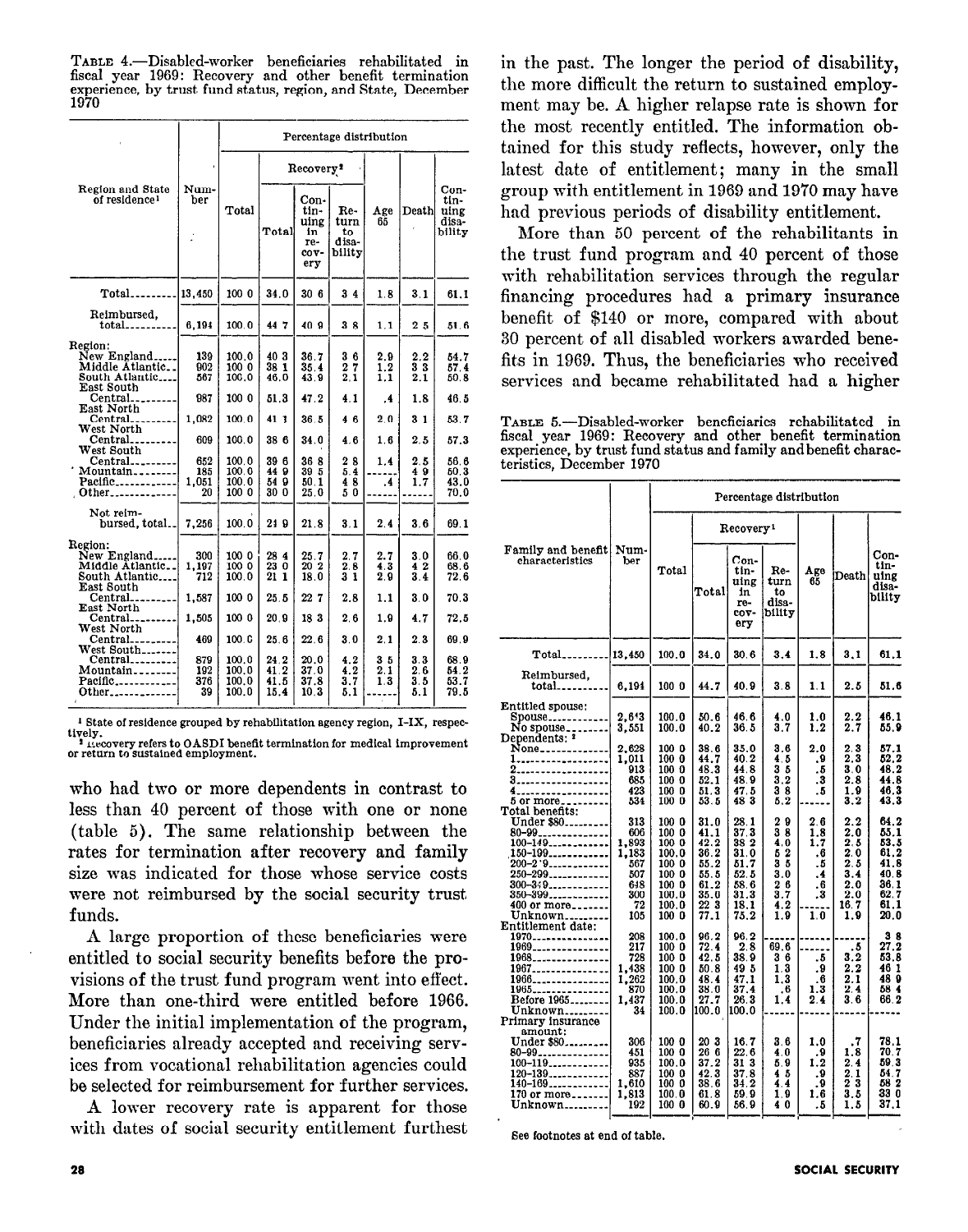TABLE 5.-Disabled-worker beneficiaries rehabilitated in fiscal year 1969: Recovery and other benefit termination experience, by trust fund status and family and benefit characteristics, December 1970-Continued

|                                       |              | Percentage distribution |              |                                                  |                                                |                                               |                                                               |                                         |  |
|---------------------------------------|--------------|-------------------------|--------------|--------------------------------------------------|------------------------------------------------|-----------------------------------------------|---------------------------------------------------------------|-----------------------------------------|--|
|                                       |              |                         |              | Recovery <sup>1</sup>                            |                                                |                                               |                                                               |                                         |  |
| Family and benefit<br>characteristics | Num-<br>ber  | Total                   | Total        | Con-<br>tin-<br>uing<br>in<br>re-<br>COV-<br>ery | Re-<br>turn<br>to<br>disa-<br>bility           | Age<br>65                                     | Death                                                         | Con-<br>tin-<br>uing<br>disa-<br>bility |  |
| Not reim-<br>bursed, total            | 7.256        | 100 0                   | 24.9         | 21.8                                             | 31                                             | 24                                            | 36                                                            | 69 1 °                                  |  |
| Entitled spouse:                      |              |                         |              |                                                  |                                                |                                               |                                                               |                                         |  |
| Spouse <sub>-----------</sub>         | 2,602        | 100 0<br>100.0          | 31 2<br>21.4 | 27.2<br>18.8                                     | 4.0<br>26                                      | $\begin{smallmatrix}2&1\2&6\end{smallmatrix}$ | $\begin{smallmatrix}3&4\3&7\end{smallmatrix}$                 | 63 3<br>724                             |  |
| No spouse<br>Dependents: 3            | 4,654        |                         |              |                                                  |                                                |                                               |                                                               |                                         |  |
| None <sub>-------------</sub>         | 3.767        | 100.0                   | 195          | 17.0                                             | $\begin{smallmatrix}2&5\3&0\end{smallmatrix}$  | 3.4                                           | 3<br>4                                                        | 73 7                                    |  |
| -----------------<br>2.               | 1,075<br>881 | 100.0<br>100 0          | 24.6<br>32.9 | 21.6<br>303                                      | 2.6                                            | 2.9<br>1.0                                    | 42<br>33                                                      | 684<br>628                              |  |
| 3.                                    | 649          | 100 0                   | 32.7         | 28.8                                             | 3.9                                            | .8                                            | 3.7                                                           | 629                                     |  |
| .                                     | 388          | 100 0                   | 33.2         | 30.4                                             | 2.8                                            |                                               | 46                                                            | 62 1                                    |  |
| 5 or more <sub>-------</sub>          | 496          | 100.0                   | 34.7         | 27.2                                             | 7.5                                            | $\cdot$ 2                                     | 38                                                            | 61.3                                    |  |
| Total benefits:<br>Under \$80         | 649          | 100 0                   | 16.6         | 143                                              |                                                | 2.8                                           | 3.1                                                           | 77.5                                    |  |
| 80-99                                 | 936          | 100 0                   | 21.2         | 19.1                                             | $\begin{smallmatrix}2&3\2&1\end{smallmatrix}$  | 34                                            | 45                                                            | 70.8                                    |  |
| $100 - 149$                           | 2,421        | 100 0                   | 22.5         | 194                                              | 3.1                                            | 3.2                                           | $\begin{smallmatrix} 3 & 6 \ 2 & 0 \ 3 & 5 \end{smallmatrix}$ | 70.7                                    |  |
| $150 - 199$                           | 1,276        | 100.0                   | 21.9         | 187                                              | 3.2                                            | 10                                            |                                                               | 75.1                                    |  |
| 200–249                               | 574          | 100.0                   | 32 1<br>36 2 | 279<br>32 <sub>5</sub>                           | 4.2<br>3.7                                     | 1,7<br>24                                     | $3\overline{4}$                                               | 62 7<br>58 0                            |  |
| 250-299<br>300-349                    | 493<br>458   | 100 0<br>100 0          | 44.5         | 42.1                                             |                                                | .9                                            | $\bar{3}$ . $\bar{5}$                                         | 51 1                                    |  |
| 350-399                               | 212          | 100 0                   | 17.0         | 137                                              | $\begin{smallmatrix}2&4\\3&3\end{smallmatrix}$ |                                               | 1.9                                                           | 81.1                                    |  |
| 400 or more                           | 69           | 100 0                   | 13.0         | 11.6                                             | 1<br>4                                         | 1.4                                           | 21.6                                                          | 609                                     |  |
| Unknown<br>Entitlement date:          | 168          | 100.0                   | 36.4         | 31.0                                             | 5<br>4                                         | 4.8                                           | 7.7                                                           | 51.2                                    |  |
| 1970                                  | 337          | 100.0                   | 44.5         | 44 5                                             |                                                |                                               |                                                               | 55 5                                    |  |
| 1969 <b>.</b>                         | 373          | 100.0                   | 24.9         | 2 <sub>1</sub>                                   | 22 8                                           |                                               | 2 <sub>1</sub>                                                | 72 9                                    |  |
| 1968                                  | 1,098        | 100.0                   | 23 1         | 195                                              | 36                                             | 1.6                                           | 39                                                            | 71.4                                    |  |
| 1967                                  | 1,484        | 100 0                   | 31.0         | 294                                              | 16                                             | 23                                            | 32                                                            | 63 5                                    |  |
| .<br>1966. <b>.</b>                   | 1,189<br>848 | 100.0<br>100.0          | 31.0<br>23.6 | 28.7<br>22.3                                     | 23<br>13                                       | 2.1<br>28                                     | 47<br>29                                                      | 62.2<br>70 6                            |  |
| 1935. <b>.</b><br>Before 1965         | 1,826        | 100.0                   | 12.6         | 106                                              | 2.0                                            | 41                                            | 44                                                            | 789                                     |  |
| Unknown                               | 101          | 100.0                   | 51.5         | 51.5                                             |                                                |                                               |                                                               | 48 5                                    |  |
| Primary insurance                     |              |                         |              |                                                  |                                                |                                               |                                                               |                                         |  |
| amount:<br>Under \$80                 | 689          | 100.0                   | 9.6          | 7.7                                              |                                                | 1.5                                           | 3.0                                                           | 85.9                                    |  |
| 80-99                                 | 691          | 100 0                   | 13.8         | 10.0                                             | 1.9<br>38                                      | 2, 2                                          | 2.5                                                           | 81.6                                    |  |
| $100 - 119$                           | 1,294        | 100.0                   | 17.4         | 13.7                                             | 3.7                                            | 2.1                                           | 3.2                                                           | 77.3                                    |  |
| $120 - 139$                           | 1,133        | 100 0                   | 22.1         | 18.2                                             | 3.9                                            | 2.8                                           | $\begin{smallmatrix} 2 & 8 \\ 3 & 6 \end{smallmatrix}$        | 72 3                                    |  |
| $140 - 169$                           | 1,633        | 100 0                   | 23.4<br>43.0 | 19 <sub>5</sub><br>41.2                          | 3.9<br>1.8                                     | 1.7<br>4.4                                    | 6.1                                                           | 71 2<br>46 5                            |  |
| 170 or more<br>Unknown                | 1,304<br>512 | 100 0<br>100 0          | 43.2         | 42.4                                             | .8                                             | 1.3                                           | 2.1                                                           | 53.3                                    |  |
|                                       |              |                         |              |                                                  |                                                |                                               |                                                               |                                         |  |

<sup>1</sup> Recovery refers to OASDI benefit termination for medical improvement or return to sustained employment.<br> **TEAR INTERENT SET IN SECUTE 2** Entitled to social security benefits as dependent spouses or children of

worker.

level of predisability earnings than other workers awarded disability benefits, as the differences in insurance amounts are based on level of earlier earnings.

Not only do rehabilitated beneficiaries appear to have greater predisability earnings than other beneficiaries, but, among the rehabilitated, those with higher predisability earnings appear more likely to be able to engage in sustained work leading to benefit termination.<sup>8</sup> A greater proportion of the higher earners recovered than of the

 $\overline{1}$ 

lower earners among the rehabilitants in the trust fund program: about 60 percent of those with the highest primary insurance amounts (\$170 or more), compared with less than 40 percent of those with lower amounts.

Similarly, when those rehabilitated without reimbursement are considered, the proportion of rehabilitants with benefits terminated among those with the highest primary insurance amounts was about double that for workers with lower amounts (40 percent, compared with less than 20 percent). Persons with higher earnings in the past may have greater vocational skills and more opportunities to engage in work not physically demanding.

## **Earnings After Rehabilitation**

More than half the workers who were reported rehabilitated by the vocational rehabilitation agencies in fiscal year 1969 under the trust fund

TABLE 6.—Disabled-worker beneficiaries rehabilitated in fiscal year 1969: Recovery and other benefit termination experience as of December 1970, by 1970 earnings after rehabilitation and trust fund status

|                                                                                                                                                                                                                               |                                                                            |                                                                                       | Recovery <sup>2</sup>                                                                       |                                                                               |                                                                                                        | Contin-                                                                                                  |
|-------------------------------------------------------------------------------------------------------------------------------------------------------------------------------------------------------------------------------|----------------------------------------------------------------------------|---------------------------------------------------------------------------------------|---------------------------------------------------------------------------------------------|-------------------------------------------------------------------------------|--------------------------------------------------------------------------------------------------------|----------------------------------------------------------------------------------------------------------|
| Amount of earnings<br>after rehabilitation <sup>1</sup>                                                                                                                                                                       | Total                                                                      | $Contin$ -<br>uing re-<br>covery                                                      | Return<br>to dis-<br>ability                                                                | Age<br>65                                                                     | Death                                                                                                  | uing<br>disa-<br>bility                                                                                  |
| Reimbursed, total                                                                                                                                                                                                             | 6,194                                                                      | 2,532                                                                                 | 238                                                                                         | 70                                                                            | 155                                                                                                    | 3,199                                                                                                    |
| Total percent                                                                                                                                                                                                                 | 100 0                                                                      | 100.0                                                                                 | 100 0                                                                                       | 100 0                                                                         | 100 0                                                                                                  | 100.0                                                                                                    |
| No earnings<br>$$1-49$<br>50-999<br>$1,000-1,999$<br>$2,000-2,999$ -------------<br>$3.000 - 3.999 - \ldots - \ldots - \ldots$<br>4.000-4,999<br>$5,000-5,999$<br>$6,000-6,999$ -------------<br>7,000-7,799<br>7.800 or more | 44.2<br>8<br>1<br>89<br>72<br>54<br>50<br>6.0<br>50<br>51<br>34<br>7.9     | 93<br>.9<br>6.1<br>7.5<br>85<br>10.0<br>12.4<br>10.3<br>10.4<br>7.3<br>17.4           | 70 2<br>5.0<br>16 8<br>50<br>2.5<br>$\overline{\mathbf{0}}$<br>.0<br>.0<br>.0<br>.0<br>.4   | 68 6<br>43<br>143<br>7.1<br>2.9<br>1.4<br>1.4<br>. n<br>.0<br>.0<br>. 0       | 98.7<br>.0<br>$\overline{\mathbf{0}}$<br>.0<br>. 0<br>.0<br>.6<br>.6<br>. 0<br>$\cdot$ 0<br>.0         | 667<br>23<br>10 9<br>7.5<br>34<br>1.8<br>1.8<br>1.5<br>$\begin{smallmatrix} 1.6 \ 1.8 \end{smallmatrix}$ |
| Not reimbursed.                                                                                                                                                                                                               | 7.256                                                                      | 1,583                                                                                 | 222                                                                                         | 176                                                                           | 261                                                                                                    | 5.014                                                                                                    |
| Total percent                                                                                                                                                                                                                 | 100 0                                                                      | 100 0                                                                                 | 100 0                                                                                       | 100 0                                                                         | 100.0                                                                                                  | 100 0                                                                                                    |
| No earnings<br>$$1-9$<br>50-999<br>$1,000-1,999$<br>$2,000-2,999$ -------------<br>$3,000-3,999$<br>$4,000-4,999$<br>$5.00 - 5.99 - 1.00 - 0.000$<br>$6,000-6,999$<br>$7,000 - 7,799$<br>7,800 or more                        | 61.2<br>8<br>1<br>89<br>6.8<br>35<br>37<br>3.7<br>3.1<br>2.1<br>1.6<br>3.4 | 120<br>1.6<br>8.5<br>80<br>93<br>10.7<br>12 <sub>2</sub><br>11.1<br>7.7<br>63<br>12.6 | 73 0<br>3.6<br>14 0<br>81<br>. 6<br>- 5<br>$\cdot$<br>.5<br>$\cdot$ 0<br>$\cdot$<br>$\cdot$ | 84.1<br>7<br>1<br>8<br>6<br>-7<br>5<br>11<br>.6<br>.0<br>.0<br>.0<br>0.<br>.0 | 99.2<br>.4<br>.4<br>.0<br>. 0<br>$\cdot$<br>.0<br>$\boldsymbol{0}$<br>.0<br>.0<br>$\cdot^{\mathrm{o}}$ | 73.4<br>1.9<br>9.4<br>6,8<br>2.1<br>2.0<br>1.5<br>1.0<br>.7<br>$\cdot$<br>1.0                            |

<sup>&</sup>lt;sup>1</sup> Earnings based on earnings taxable under social security, which are sub-Farmings based on earnings caracterized to maximum limits. No covered earnings since 1950 reported for 1 per-<br>cent of the rehabilitants: some may have had noncovered earnings, others<br>may have been incorrectly identified by

<sup>&</sup>lt;sup>8</sup> For a discussion of the effects of rehabilitation programs in relation to a worker's predisability income and education, see Donald M. Bellante, "A Multivariate Analysis of a Vocational Rehabilitation Program," Journal of Human Resources, Spring 1972.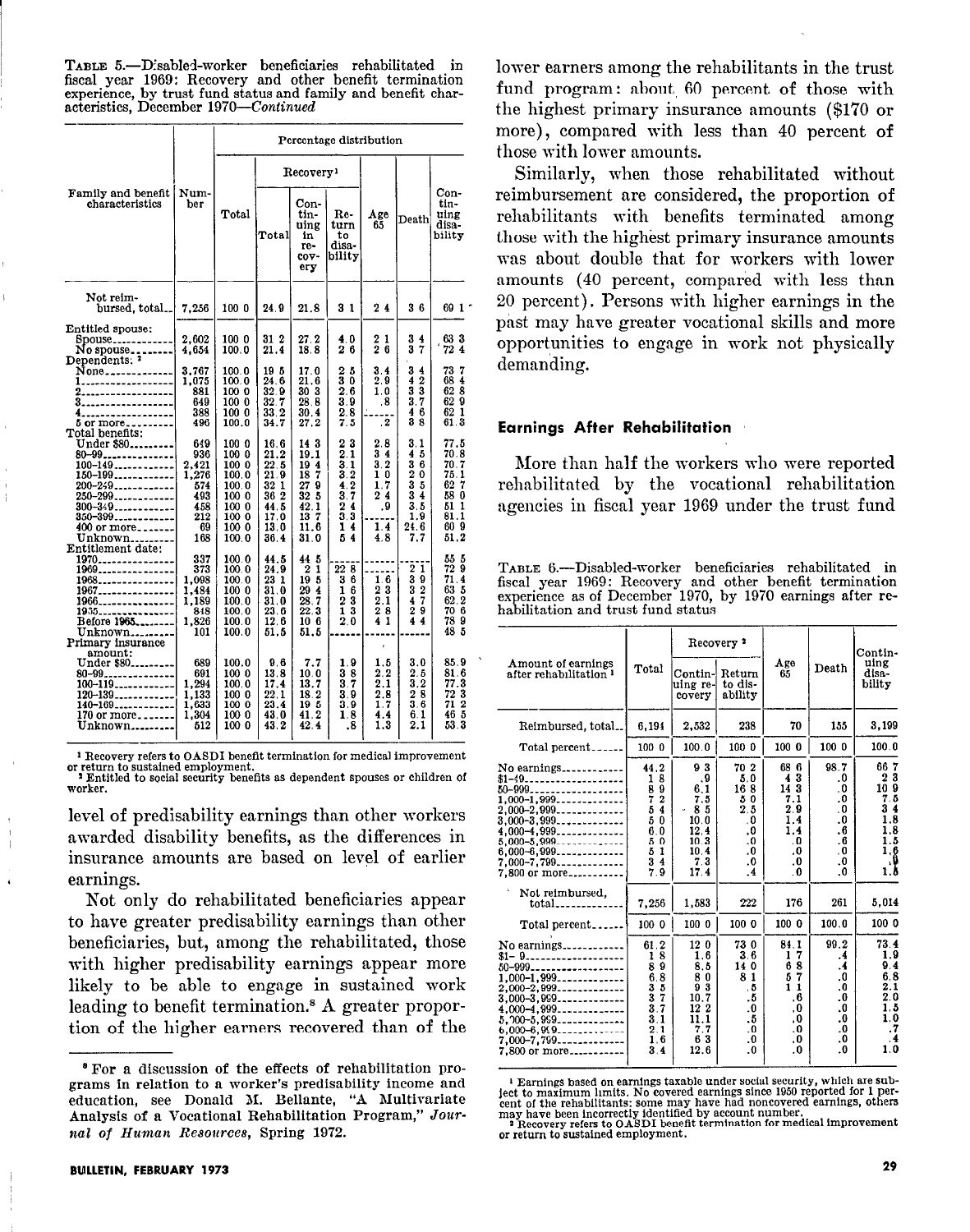TABLE 7.—Disabled-worker beneficiaries rehabilitated in fiscal year 1969: Recovery and other benefit termination experience as of December 1970, by type of carnings, duration of earnings after rehabilitation, and trust fund status, fiscal years 1969 and 1970

|                                                                        |                                                               |                                                                                                   | Recovery ?                                                     |                                                                                               |                                                                                                  | Contin-                                                                                               |
|------------------------------------------------------------------------|---------------------------------------------------------------|---------------------------------------------------------------------------------------------------|----------------------------------------------------------------|-----------------------------------------------------------------------------------------------|--------------------------------------------------------------------------------------------------|-------------------------------------------------------------------------------------------------------|
| Type of earnings and<br>duration of earnings <sup>1</sup>              | Total                                                         | Contin-<br>uing re-<br>covery                                                                     | Return<br>to dis-<br>ability                                   | Age<br>65                                                                                     | Death                                                                                            | uing<br>disa-<br>bilıty                                                                               |
|                                                                        |                                                               |                                                                                                   |                                                                | Reimbursed                                                                                    |                                                                                                  |                                                                                                       |
| Total number                                                           | 6.194                                                         | 2,532                                                                                             | 238                                                            | 70                                                                                            | 155                                                                                              | 3,199                                                                                                 |
| Total percent                                                          | 100 0                                                         | 100.0                                                                                             | 100.0                                                          | 100 0                                                                                         | 100.0                                                                                            | 100 0                                                                                                 |
| Wages_.<br>Self-employment<br>Agricultural<br>More than 1 type<br>None | 55.9<br>3.5<br>$\cdot$<br>3,0<br>37.2                         | 85.2<br>4.0<br>.3<br>5.3<br>52                                                                    | 47.9<br>2.1<br>$2.\overline{5}$<br>47.5                        | 30 0<br>1.4<br>1.4<br>67.1                                                                    | 9.0<br>.0<br>.0<br>$\boldsymbol{0}$<br>91.0                                                      | 36 1<br>3.4<br>. 5<br>1.3<br>58 6                                                                     |
| Quarters with<br>earnings, total<br>percent                            | 100.0                                                         | 100 0                                                                                             | 100.0                                                          | 100.0                                                                                         | 100.0                                                                                            | 100.0                                                                                                 |
| 8.<br><br><br>5.<br><br>----------------<br>None                       | 24.6<br>8.4<br>8.0<br>4.0<br>4.2<br>3.4<br>5.0<br>5.2<br>37.2 | 47.9<br>15.2<br>12.7<br>5.8<br>4.9<br>$\begin{smallmatrix}2&9\3&3\end{smallmatrix}$<br>2.1<br>5.2 | 2.9<br>1.3<br>2.9<br>4.2<br>5.5<br>8.4<br>10.9<br>16.4<br>47.5 | 5.7<br>4.3<br>2.9<br>5.7<br>43<br>$\cdot$<br>5.7<br>4.3<br>67.1                               | .0<br>1.3<br>$\boldsymbol{.0}$<br>${\bf .0}$<br>.0<br>$\boldsymbol{\cdot}$<br>2.6<br>5.2<br>91.0 | 93<br>4Ŏ<br>$\frac{5}{2}$ , $\frac{2}{3}$ , $\frac{7}{8}$<br>36<br>5.9<br>68<br>58.6                  |
|                                                                        |                                                               |                                                                                                   |                                                                | Not reimbursed                                                                                |                                                                                                  |                                                                                                       |
| Total number                                                           | 7,256                                                         | 1,583                                                                                             | 222                                                            | 176                                                                                           | 261                                                                                              | 5,014                                                                                                 |
| Total percent                                                          | 100 0                                                         | 100 0                                                                                             | 100.0                                                          | 100.0                                                                                         | 100 0                                                                                            | 100.0                                                                                                 |
| Wages<br>Self-employment<br>Agricultural<br>More than 1 type<br>None   | 38.3<br>2.5<br>1.0<br>1.9<br>56.3                             | 83 2<br>3,4<br>.6<br>4.4<br>8.4                                                                   | 35.1<br>2.7<br>1.4<br>36<br>57.2                               | 16.5<br>2.3<br>.6<br>.0<br>80.7                                                               | 42<br>.0<br>$\cdot$<br>.0<br>95.4                                                                | 26.7<br>2.4<br>1.1<br>1.3<br>68.4                                                                     |
| Quarters with<br>earnings, total<br>percent <sub>---------</sub>       | 100.0                                                         | 100.0                                                                                             | 100.0                                                          | 100.0                                                                                         | 100.0                                                                                            | 100 0                                                                                                 |
| 8.<br>6.<br><br>------------------<br><br>1.<br>None                   | 14.9<br>5.2<br>5.5<br>3.0<br>3.6<br>3,2<br>4.6<br>3.8<br>56.3 | 44.9<br>13.4<br>11.6<br>6.2<br>5.8<br>3.8<br>3.5<br>2.5<br>8,4                                    | 1.8<br>3.2<br>5.0<br>1,8<br>1.8<br>4.1<br>10.8<br>14.4<br>57.2 | 5.1<br>1.7<br>$2^{\degree}3$<br>ī.i<br>1,7<br>$\overline{1}$ . 7<br>$\frac{2.8}{2.8}$<br>80.7 | .0<br>0.<br>.0<br>.0<br>0,<br>.0<br>1.9<br>2.7<br>95.4                                           | 7.1<br>3.1<br>3,9<br>$\begin{smallmatrix} 2 & 3\ 3 & 2\ 3 & 2 \end{smallmatrix}$<br>48<br>3.9<br>58.4 |

 $^1$  Earnings based on earnings taxable under social security, which are subject to maximum limits. Self-employment earnings in 1970 not included.  $\hspace{0.1cm}^3$  Recovery refers to OASD1 benefit termination for medical imp

program had earnings in 1970 (table 6). Among the group of those rehabilitants who left the beneficiary rolls by termination and who remained in nonbeneficiary status, about 90 percent had earnings in covered employment, including nearly 60 percent with earnings of \$4,000 or more and about 25 percent with earnings of \$7,000 or more.

A much smaller proportion of rehabilitated beneficiaries had earnings among those for whom services were provided without reimbursement from social security trust funds. Only about 40 percent had earnings in 1970. This low proportion is consistent with their reduced rehabilitation potential, as indicated by their older age as a group and their lower benefit termination rate.

Of the trust-fund rehabilitants who were able to return to work in fiscal years 1969 and 1970. almost all were working as employees; relatively few were engaged in self-employment (table 7). Most of those who returned to work for earnings had worked for more than a year. One-fourth of all disabled workers rehabilitated under the trust fund program had earnings in every quarter in the 2-year period between July 1968 and June 1970. Among those who left the OASDI rolls, about four-fifths had earnings for more than a year and nearly half had earnings in every quarter in fiscal years 1969 and 1970.

The proportion of non-trust-fund rehabilitants who were employed as wage earners or were selfemployed was about the same as the proportion for those in the trust fund program who left the benefit rolls. The proportions for those who were able to sustain employment were also similar for the trust-fund rehabilitant and the non-trust-fund rehabilitant.

Beneficiaries who are men or who are younger may be expected to have greater success in returning to work. Among those in the trust fund program, far more of the younger rehabilitants under age 50 had earnings in 1970 than of the rehabilitants aged 50 or older (nearly 65 percent, compared with less than 45 percent), as the data that follow indicate. The difference between men and women who had earnings was smaller than the differences between age groups. Only 1 percent of the women had earnings as high as \$7,800, however, and 10 percent of the men had earnings at that level or above.

|                                   |                |                                             | Disabled workers with reimbursed services,<br>fiscal year 1969 |                     |                       |  |  |  |
|-----------------------------------|----------------|---------------------------------------------|----------------------------------------------------------------|---------------------|-----------------------|--|--|--|
| Sex and age                       |                | Percentage distribution by 1970<br>earnings |                                                                |                     |                       |  |  |  |
|                                   | Number         | Total                                       | None                                                           | Up<br>to<br>\$7,800 | \$7,800<br>or<br>more |  |  |  |
| Total.                            | 6,194          | 100 0                                       | 44 2                                                           | 47.9                | 7.9                   |  |  |  |
| Men<br>Women                      | 5.027<br>1,167 | 100.0<br>100.0                              | 42.1<br>53 3                                                   | 48.4<br>45.5        | 9.5<br>1.2            |  |  |  |
| Under age 50.<br>Aged 50 and over | 3.692<br>2,502 | 100.0<br>100.0                              | 35 6<br>56.9                                                   | 54.1<br>38.7        | 10.3<br>4.4           |  |  |  |